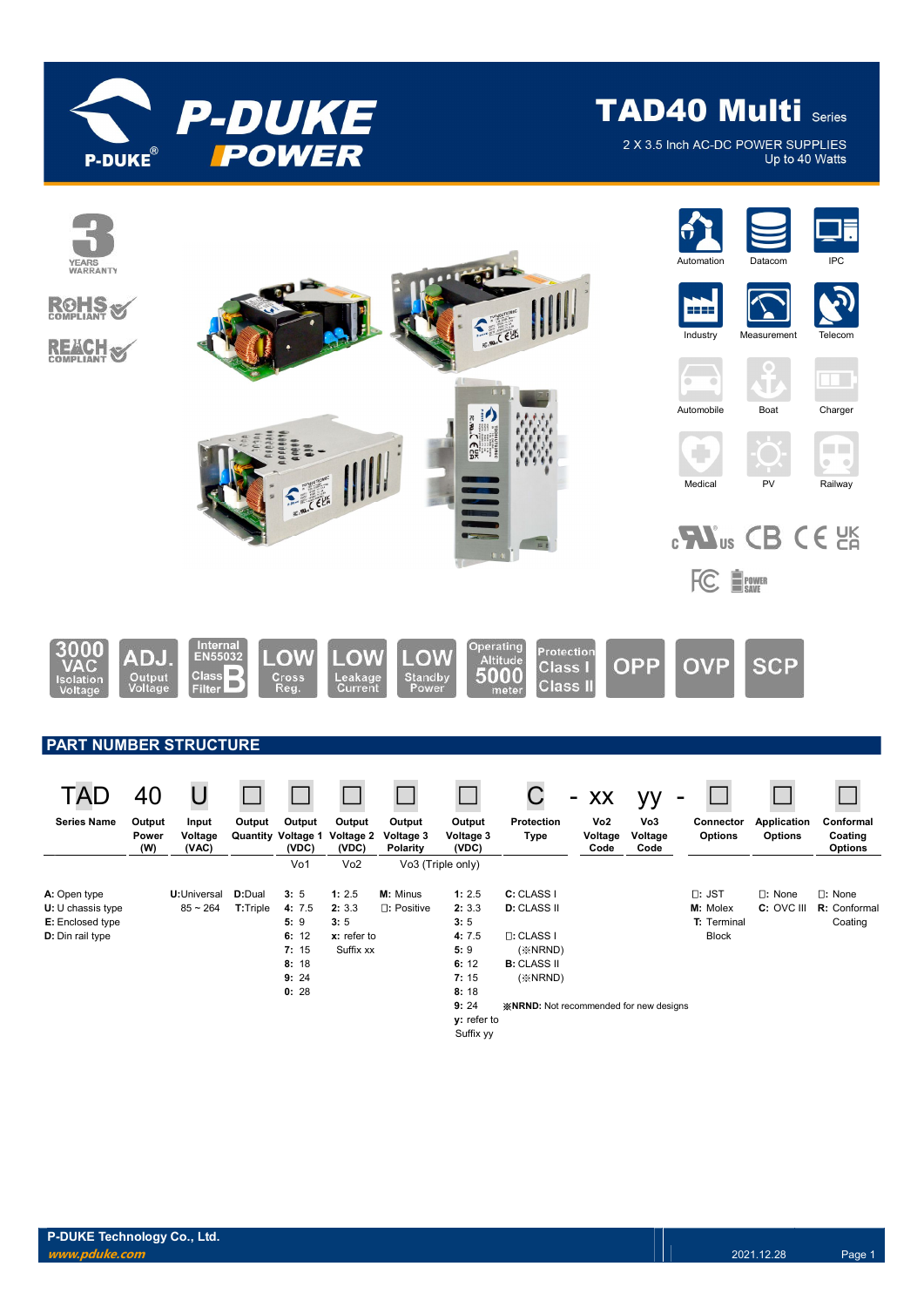

#### Model Number Output 1 and 1 and 1 and 1 output 2 and 1 output 3 Max. **Output** Power Efficiency Maximum<br>Capacitor Load Voltage Current Current Voltage Current Current Voltage Current Current Current Currency Capacitor Load (Normal) Current<br>(MAX) Voltage Current (Normal) Current<br>(MAX) Voltage Current (MAX) VDC | A | A || VDC | A || VDC | A || W || % || μF TAD40UD32C TUD40UD32C TED40UD32C TDD40UD32C +5 5 8 +3.3 4 6 --- --- 40 89.5 12000 / 2000 TAD40UD63C TUD40UD63C **TED40UD63C** TDD40UD63C +12 2.1 3.34 +5 4 6 --- --- 40 89 1750 / 2000 TAD40UD62C TUD40UD62C **TED40UD62C** TDD40UD62C +12 2.1 3.34 +3.3 4 6 --- --- 40 90 1750 / 2000 TAD40UD73C TUD40UD73C **TED40UD73C** TDD40UD73C +15 1.7 2.67 +5 4 6 --- --- 40 88.5 1670 / 2000 TAD40UD93C TUD40UD93C **TED40UD93C** TDD40UD93C +24 1.05 1.67 +5 4 6 --- --- 40 86 440 / 2000 TAD40UD03C TUD40UD03C TED40UD03C TDD40UD03C +28 0.72 1.43 +5 4 6 --- --- 40 85.5 220 / 2000 TAD40UT32M3C TUD40UT32M3C TED40UT32M3C TDD40UT32M3C +5 5 8 +3.3 4 6 -5 0.5 40 89 10000 / 2000 / 420 TAD40UT326C **TUD40UT326C** TED40UT326C TDD40UT326C +5 5 8 +3.3 4 6 +12 0.5 40 89 10000 / 2000 / 420 TAD40UT32M6C TUD40UT32M6C TED40UT32M6C **TDD40UT32M6C** +5 5 8 +3.3 4 6 -12 0.5 40 89 10000 / 2000 / 420 TAD40UT63M3C TUD40UT63M3C TED40UT63M3C TDD40UT63M3C +12 2.1 3.34 +5 4 6 -5 0.5 40 88.5 1750 / 2000 / 420 TAD40UT63M6C TUD40UT63M6C TED40UT63M6C TDD40UT63M6C +12 2.1 3.34 +5 4 6 -12 0.5 40 88 1750 / 2000 / 420

### TECHNICAL SPECIFICATION All specifications are typical at 230VAC input, full load and 25℃ unless otherwise noted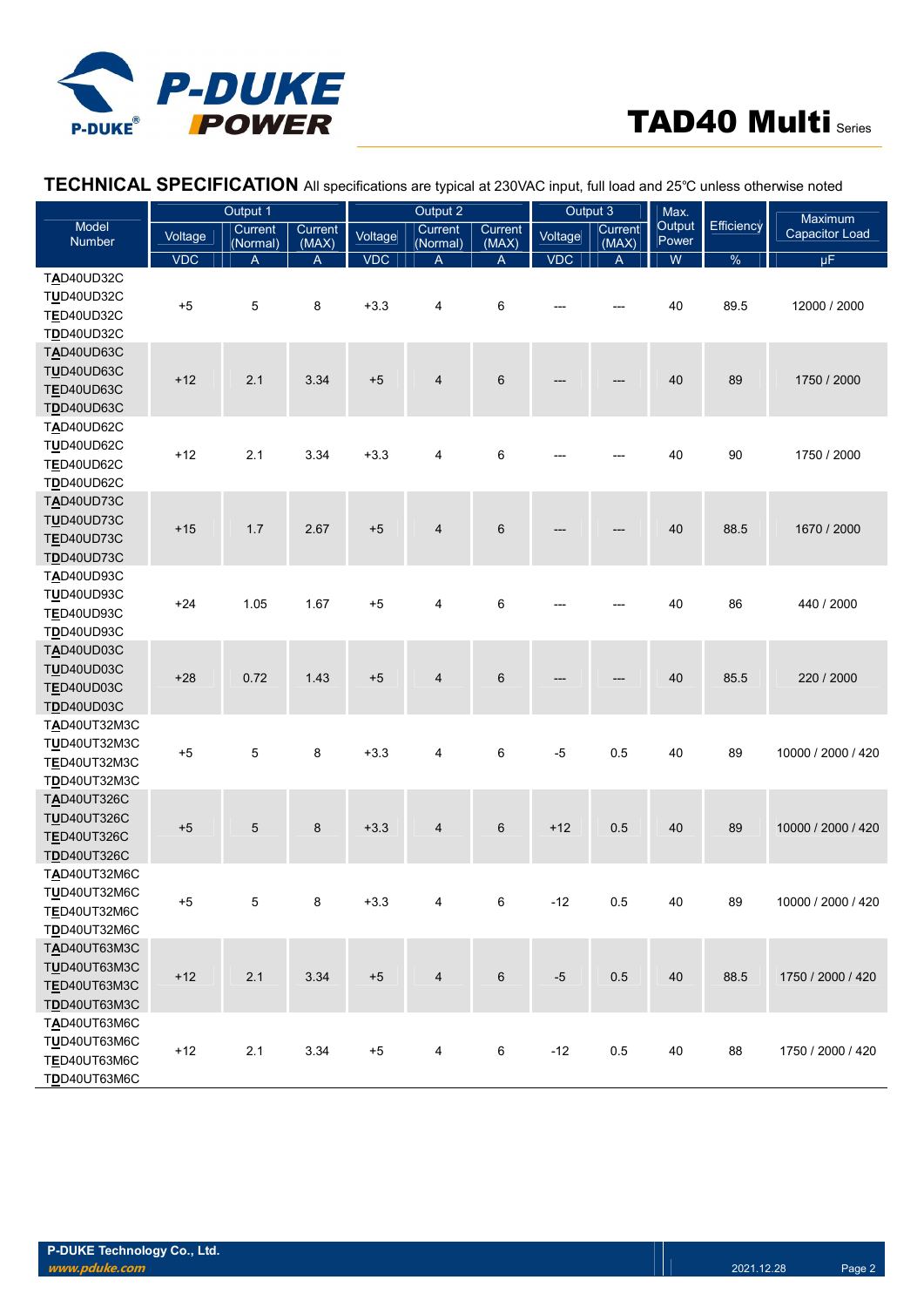

| Output 1                                                                      |            |                            |                  | Output 2<br>Output 3<br>Max. |                     |                  | Maximum    |                  |                        |               |                       |
|-------------------------------------------------------------------------------|------------|----------------------------|------------------|------------------------------|---------------------|------------------|------------|------------------|------------------------|---------------|-----------------------|
| Model<br><b>Number</b>                                                        | Voltage    | <b>Current</b><br>(Normal) | Current<br>(MAX) | Voltage                      | Current<br>(Normal) | Current<br>(MAX) | Voltage    | Current<br>(MAX) | <b>Output</b><br>Power | Efficiency    | <b>Capacitor Load</b> |
|                                                                               | <b>VDC</b> | A                          | A                | <b>VDC</b>                   | $\overline{A}$      | A                | <b>VDC</b> | A                | W                      | $\frac{0}{0}$ | $\mu$ F               |
| <b>TAD40UT623C</b><br><b>TUD40UT623C</b><br>TED40UT623C<br><b>TDD40UT623C</b> | $+12$      | 2.1                        | 3.34             | $+3.3$                       | $\overline{4}$      | 6                | $+5$       | 0.5              | 40                     | 88.5          | 1750 / 2000 / 420     |
| TAD40UT62M6C<br>TUD40UT62M6C<br>TED40UT62M6C<br>TDD40UT62M6C                  | $+12$      | 2.1                        | 3.34             | $+3.3$                       | 4                   | 6                | $-12$      | 0.5              | 40                     | 88            | 1750 / 2000 / 420     |
| <b>TAD40UT73M7C</b><br><b>TUD40UT73M7C</b><br>TED40UT73M7C<br>TDD40UT73M7C    | $+15$      | 1.7                        | 2.67             | $+5$                         | $\overline{4}$      | $6\phantom{1}$   | $-15$      | 0.5              | 40                     | 88            | 1670 / 2000 / 420     |
| <b>TAD40UT936C</b><br>TUD40UT936C<br>TED40UT936C<br><b>TDD40UT936C</b>        | $+24$      | 1.05                       | 1.67             | $+5$                         | 4                   | 6                | $+12$      | 0.5              | 40                     | 86            | 440 / 2000 / 420      |
| TAD40UT93M6C<br>TUD40UT93M6C<br>TED40UT93M6C<br>TDD40UT93M6C                  | $+24$      | 1.05                       | 1.67             | $+5$                         | 4                   | $6\phantom{1}$   | $-12$      | 0.5              | 40                     | 86            | 440 / 2000 / 420      |

| <b>INPUT SPECIFICATIONS</b>   |                      |      |      |               |            |
|-------------------------------|----------------------|------|------|---------------|------------|
| <b>Parameter</b>              | <b>Conditions</b>    | Min. | Typ. | Max.          | Unit       |
| Operating input voltage range | AC input             | 85   |      | 264           | VAC        |
|                               | DC input             | 120  |      | 370           | <b>VDC</b> |
| Input frequency               | AC input             | 47   |      | 63            | Hz         |
| Input current                 | 100VAC               |      |      | 1.05          | A          |
|                               | <b>240VAC</b>        |      |      | 0.55          |            |
| No load input power           | 230VAC               |      | 0.15 |               | Watts      |
| Leakage current               | 264VAC               |      | 75   |               | μA         |
| Start up time                 |                      |      |      | 1000          | ms         |
| Rise time                     |                      |      | 20   |               | ms         |
| Hold up time                  | 115VAC and Full Load |      | 25   |               | ms         |
| Input inrush current          | 230VAC               |      | 60   |               | A          |
| Input protection              | Internal fuse        |      |      | T3.15A/250VAC |            |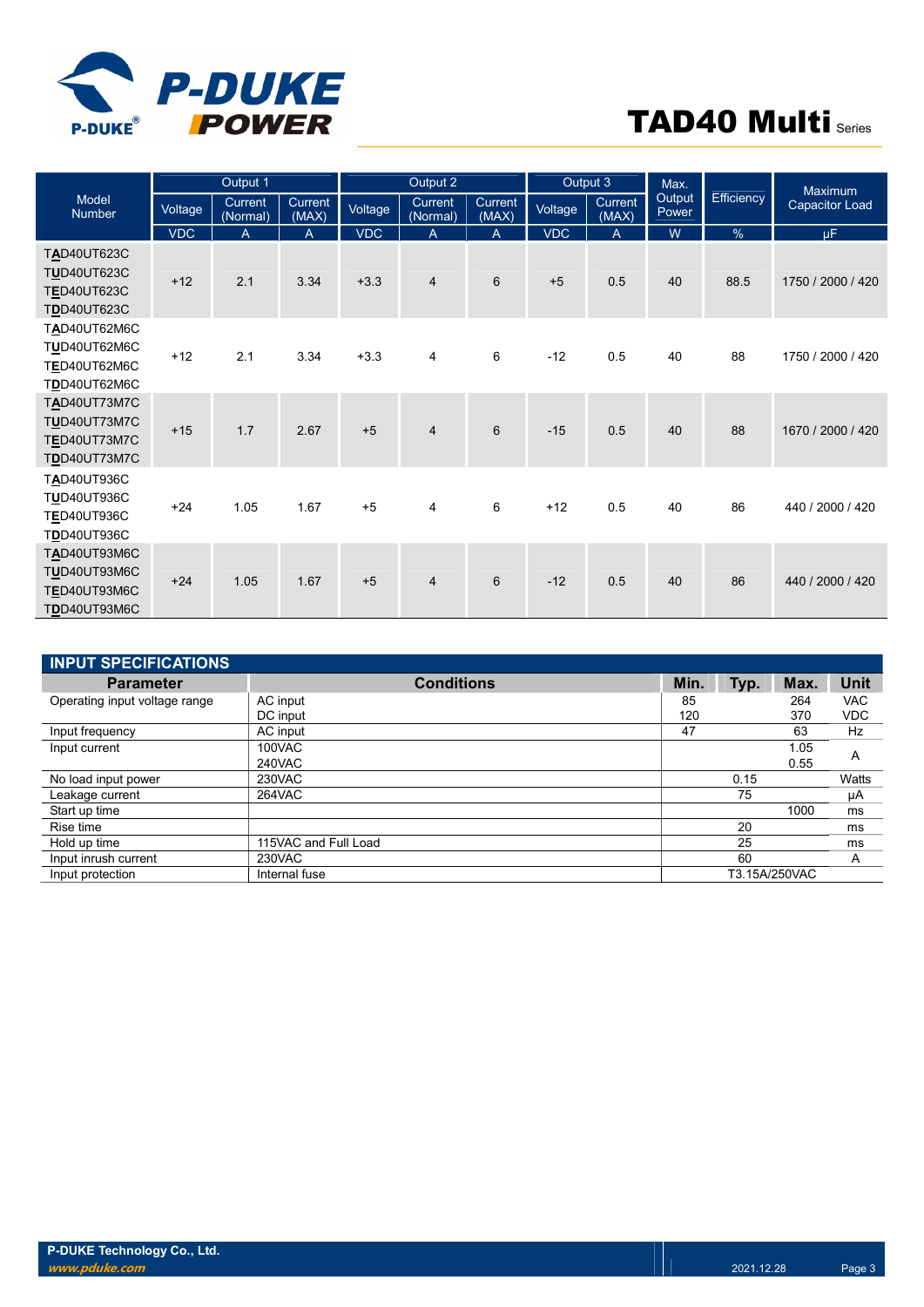

| <b>OUTPUT SPECIFICATIONS</b> |                                                 |                       |                |         |          |                                 |               |
|------------------------------|-------------------------------------------------|-----------------------|----------------|---------|----------|---------------------------------|---------------|
| <b>Parameter</b>             | <b>Conditions</b>                               |                       |                | Min.    | Typ.     | Max.                            | <b>Unit</b>   |
| Output power                 | Pout 1+Pout 2+Pout 3                            |                       |                |         |          | 40                              | Watts         |
| Initial set voltage accuracy | 230VAC and Full Load                            | Vout 1                |                | $-1.0$  |          | $+1.0$                          | $\frac{0}{0}$ |
|                              |                                                 | Vout $2 \cdot$ Vout 3 |                | $-2.0$  |          | $+2.0$                          |               |
| Line regulation              | Low Line to High Line at Full Load              |                       |                | $-0.2$  |          | $+0.2$                          | $\frac{0}{0}$ |
| Load regulation              | No Load to Full Load                            | Vout 1                |                | $-0.5$  |          | $+0.5$                          | $\frac{0}{0}$ |
|                              |                                                 | Vout 3                |                | $-0.7$  |          | $+0.7$                          |               |
|                              | No Load to Full Load                            | Vout 2                |                | $-1.5$  |          | $+1.5$                          | %             |
|                              | 0.1W Load to Full Load                          |                       |                | $-0.7$  |          | $+0.7$                          |               |
| Cross regulation             | Asymmetrical load 25%/100% FL                   |                       |                | $-1.5$  |          | $+1.5$                          | $\frac{0}{0}$ |
| Voltage adjustability        |                                                 | Vout 1                |                | $-10$   |          | $+10$                           | %             |
| Minimum load                 | TOD40UDOO                                       |                       |                |         | $\Omega$ |                                 | W             |
|                              | T□D40UT□□□; Vout 3 is full load                 | Vout 1+Vout 2         |                |         | 0.5      |                                 |               |
| Ripple and noise             | Measured by 20MHz bandwidth                     |                       |                |         |          |                                 |               |
|                              | With a 10µF/25V 1206 X7R MLCC                   | Vout 1                | 5V             |         | 100      |                                 |               |
|                              | With a 1µF/50V 1206 X7R MLCC                    | Vout 1                | 12V            |         | 120      |                                 |               |
|                              |                                                 |                       | 15V            |         | 150      |                                 |               |
|                              |                                                 |                       | <b>24V</b>     |         | 240      |                                 | mVp-p         |
|                              |                                                 |                       | <b>28V</b>     |         | 280      |                                 |               |
|                              | With a 10µF/25V 1206 X7R MLCC                   | Vout 2                | All            |         | 100      |                                 |               |
|                              | With a 10µF/25V 1206 X7R MLCC                   | Vout 3                | 5V             |         | 100      |                                 |               |
|                              |                                                 |                       | 12V            |         | 120      |                                 |               |
|                              |                                                 |                       | 15V            |         | 150      |                                 |               |
| Temperature coefficient      |                                                 |                       |                | $-0.02$ |          | $+0.02$                         | $%$ $C$       |
| <b>Transient response</b>    | Load step form $50 \sim 75\%$ change at 2.5A/us | Vout 1                | Peak deviation |         |          | 3                               | %Vout         |
|                              |                                                 |                       | Recovery time  |         | 600      |                                 | μs            |
| Over voltage protection      | % of Vout(nom); Latch mode                      | Vout 1                |                | 125     |          | 140                             | %             |
| Over power protection        | % of nominal output power; Hiccup mode          | Pout 1+Pout 2         |                |         | 145      |                                 | $\frac{0}{0}$ |
| Short circuit protection     |                                                 |                       |                |         |          | Continuous, automatics recovery |               |

| <b>GENERAL SPECIFICATIONS</b> |                                  |                                               |                     |                                                              |                         |                            |                    |
|-------------------------------|----------------------------------|-----------------------------------------------|---------------------|--------------------------------------------------------------|-------------------------|----------------------------|--------------------|
| <b>Parameter</b>              |                                  | <b>Conditions</b>                             |                     |                                                              |                         |                            | <b>Unit</b>        |
| Isolation voltage             | 1 minute (Reinforced insulation) | Input to Output<br>Input (Output) to F.G.     | 3000<br>2500        |                                                              |                         | <b>VAC</b>                 |                    |
| Isolation resistance          | 500VDC                           |                                               |                     | 0.1                                                          |                         |                            | $G\Omega$          |
| Switching frequency           | 230VAC                           | Vout 1<br>Vout 2<br>Vout 3                    | 5V<br><b>Others</b> |                                                              | 70<br>115<br>750<br>510 |                            | kHz                |
| Safety approvals              | IEC/ EN/ UL 62368-1              |                                               |                     |                                                              |                         | UL:E193009<br>CB:UL(Demko) |                    |
| Weight                        |                                  | <b>TAD</b><br><b>TUD</b><br>TED<br><b>TDD</b> |                     | 150 (5.29oz)<br>198 (6.98oz)<br>216 (7.62oz)<br>238 (8.40oz) |                         |                            |                    |
| <b>MTBF</b>                   | MIL-HDBK-217F, Full load         |                                               |                     |                                                              |                         |                            | 1.716 x $10^6$ hrs |

| <b>ENVIRONMENTAL SPECIFICATIONS</b> |                    |                   |      |      |       |               |
|-------------------------------------|--------------------|-------------------|------|------|-------|---------------|
| <b>Parameter</b>                    |                    | <b>Conditions</b> | Min. | Typ. | Max.  | Unit          |
| Operating ambient temperature       | Natural convection | With derating     | -40  |      | $+85$ | °C            |
| Storage temperature range           |                    |                   | -40  |      | $+85$ | °C            |
| Operating altitude                  |                    |                   |      |      | 5000  | m             |
| Shock                               |                    |                   |      |      |       | IEC60068-2-27 |
| Vibration                           |                    |                   |      |      |       | IEC60068-2-6  |
| Relative humidity                   | Non-condensing     |                   |      |      |       | 5% to 95% RH  |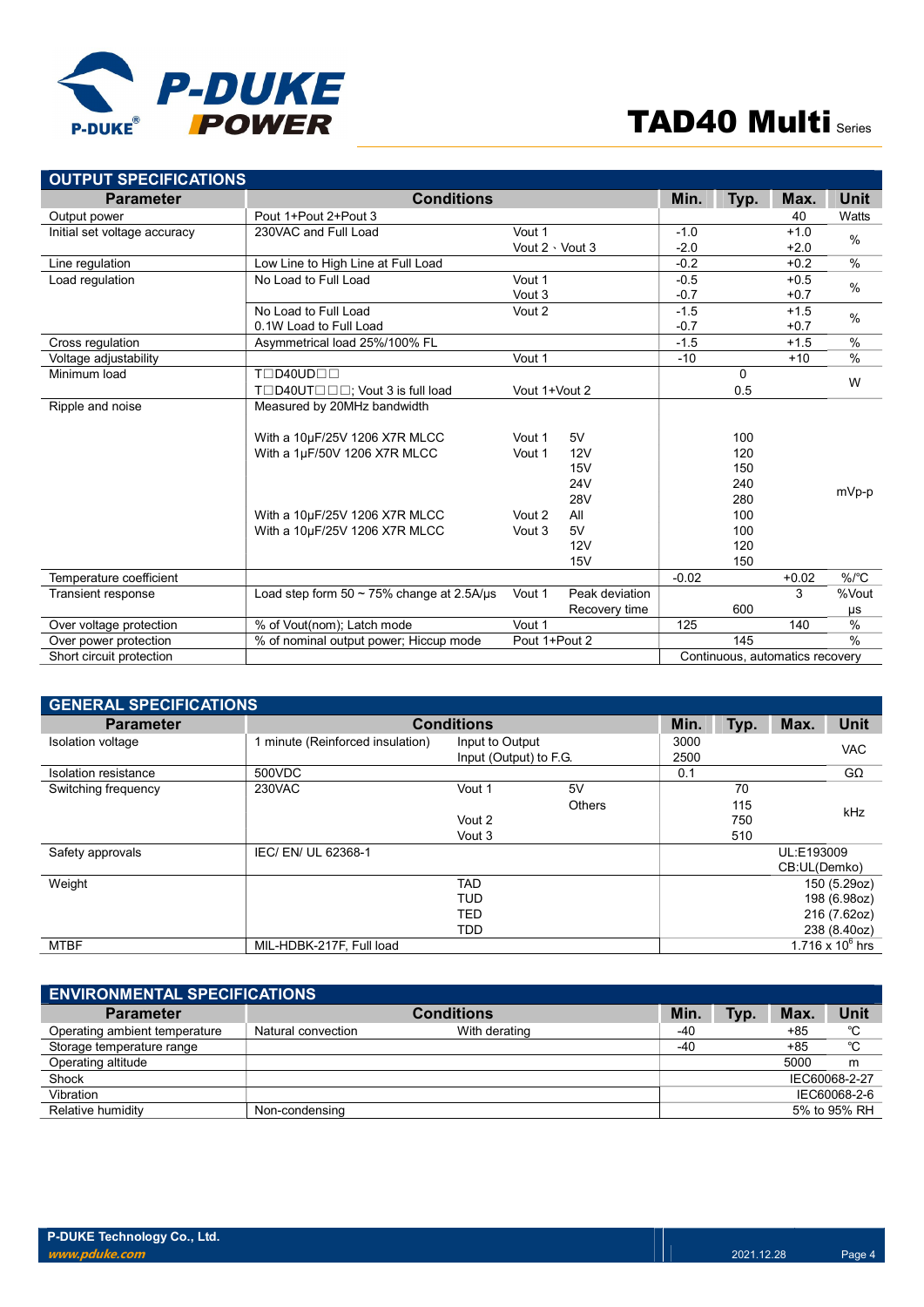

| <b>EMC SPECIFICATIONS</b>      |                                      |                                                              |           |                  |
|--------------------------------|--------------------------------------|--------------------------------------------------------------|-----------|------------------|
| <b>Parameter</b>               |                                      | <b>Conditions</b>                                            | Level     |                  |
| EMI                            | EN55032 and FCC Part 15              |                                                              | Conducted | Class B          |
|                                |                                      |                                                              | Radiated  | Class B          |
|                                |                                      | External components may be required for class I application. |           |                  |
| Harmonic currents              | EN61000-3-2                          | Full Load                                                    |           | Class A          |
| Voltage flicker                | EN61000-3-3                          |                                                              |           |                  |
| <b>EMS</b>                     | EN55024 and Complies with EN 61850-3 |                                                              |           |                  |
| <b>ESD</b>                     | EN61000-4-2                          |                                                              |           | Perf. Criteria A |
| Radiated immunity              | EN61000-4-3                          | 20 V/m                                                       |           | Perf. Criteria A |
| <b>Fast transient</b>          | EN61000-4-4                          | $±$ 4kV                                                      |           | Perf. Criteria A |
| Surge                          | EN61000-4-5                          | DM $\pm$ 2kV and CM $\pm$ 4kV                                |           | Perf. Criteria A |
| Conducted immunity             | EN61000-4-6                          | 20 Vr.m.s                                                    |           | Perf. Criteria A |
| Power frequency magnetic field | EN61000-4-8                          | $100$ A/m                                                    |           | Perf. Criteria A |
| Dip and interruptions          | EN61000-4-11                         |                                                              |           |                  |
| Damped oscillatory wave        | EN61000-4-18                         | DM $\pm$ 1kV and CM $\pm$ 2.5kV                              |           | Perf. Criteria A |

### CHARACTERISTIC CURVE



T□D40UD Derating Curve vs. Ambient Temperature T□D40UT Derating Curve vs. Ambient Temperature





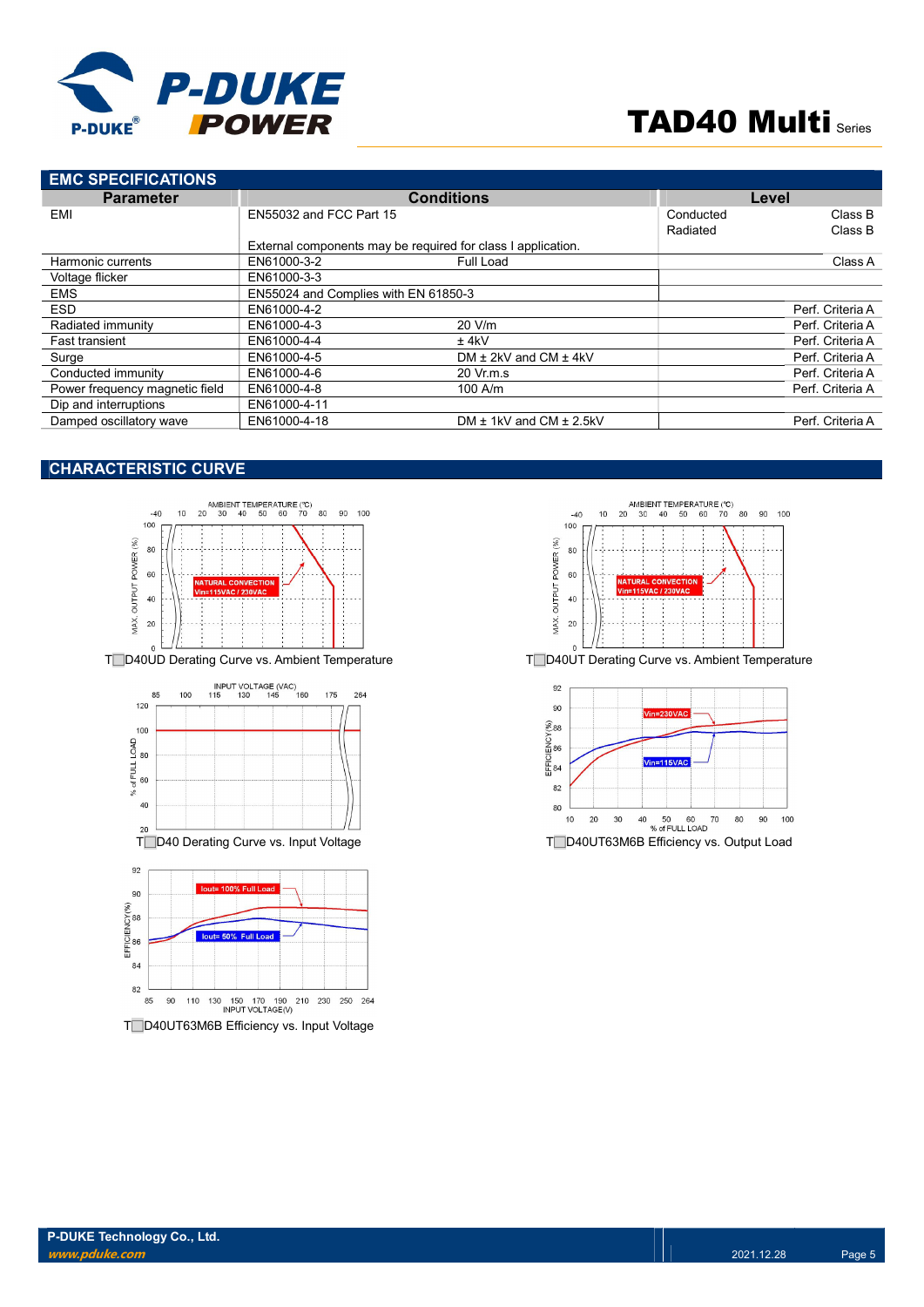

### MECHANICAL DRAWING



FRONT VIEW

- 1.All dimensions in inch[mm]
- Tolerance:x.xx±0.02[x.x±0.5] x.xxx±0.010[x.xx±0.25]
- 2.The screw locked torque: MAX 5.0kgf-cm/0.49N-m
- 3.The screws holes can be considered as PE connection for CLASS I application.



BOTTOM VIEW

1.All dimensions in inch[mm]

Tolerance:x.xx±0.02[x.x±0.5] x.xxx±0.010[x.xx±0.25]

2.The screw locked torque: MAX 5.0kgf-cm/0.49N-m



1.All dimensions in inch[mm]

- Tolerance:x.xx±0.02[x.x±0.5] x.xxx±0.010[x.xx±0.25]
- 2.The screw locked torque: MAX 5.0kgf-cm/0.49N-m

#### TED Enclosed type TED Enclosed type



BOTTOM VIEW

1.All dimensions in inch[mm]

Tolerance:x.xx±0.02[x.x±0.5] x.xxx±0.010[x.xx±0.25]

2.The screw locked torque: MAX 5.0kgf-cm/0.49N-m